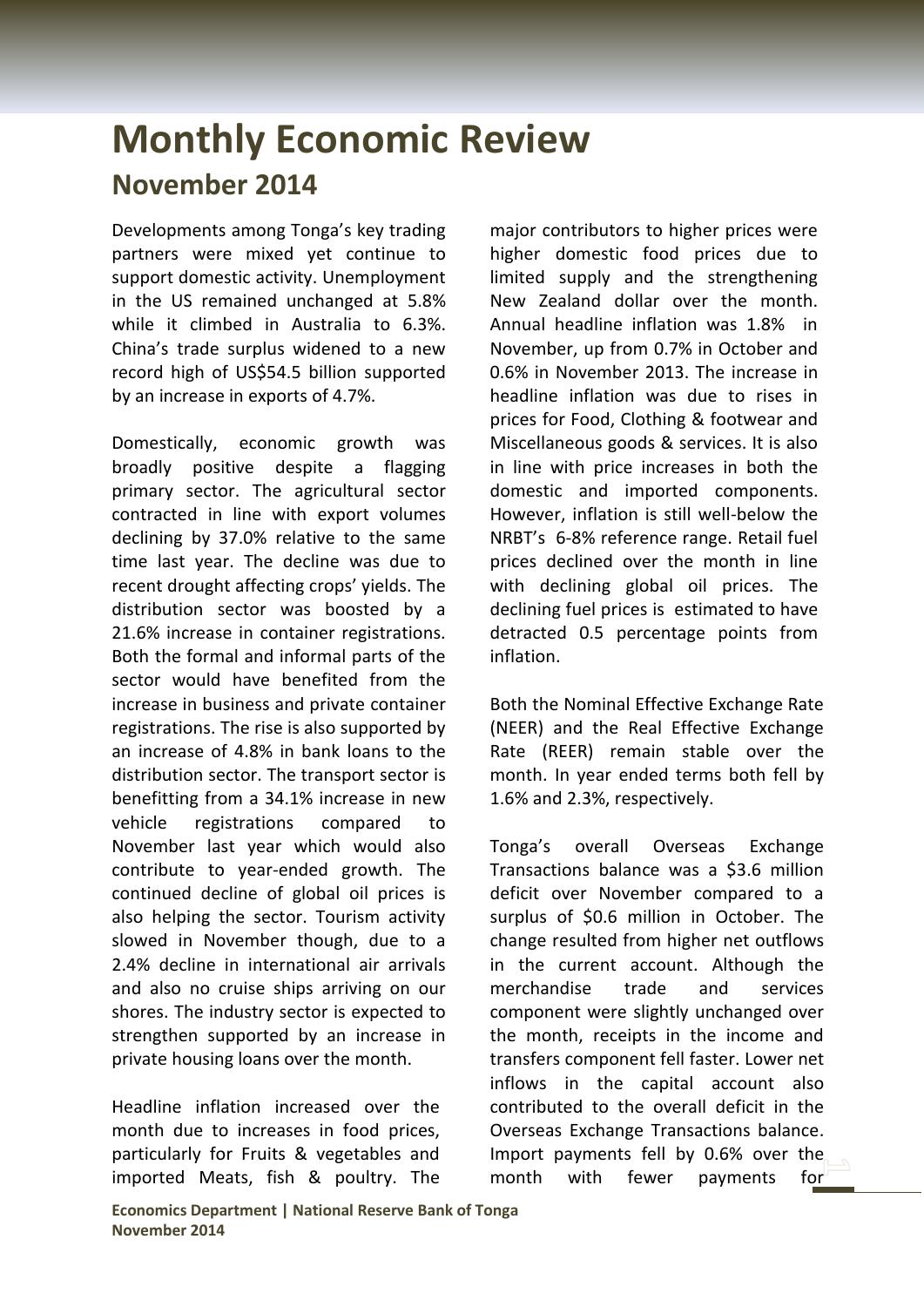construction materials and motor vehicles behind the decline. Exports receipts picked up by 20.8% over the month mainly due to proceeds from the export of squash. Travel receipts rose by 9.9% over the month while remittances picked up by 5.3% from our key source countries. Foreign reserves fell over the month by \$3.6 million to T\$267.9 million, sufficient to cover 8.8 months of imports.

Broad Money rose by 1.2% (T\$4.4 million) over November due to an increase in net domestic assets more than offsetting a fall in net foreign assets. An increase in bank lending over the month supported the rise in net domestic assets while the fall in foreign reserves is reflected in the lower net foreign assets. The increase in broad money is also consistent with the rise in currency in circulation and total domestic demand deposits.

Banking system liquidity remains high, though it fell by 3.3% (T\$4.9 million) over November 2014 to T\$144.3 million. In year ended terms, it increased by 10%. This is the highest annual percentage growth since October 2013.

Bank lending increased by T\$7.7 million over the month due to increased lending to businesses particularly manufacturing and distribution sectors. Other personal loans also increased over the month supported by lower lending rate on other personal loans. In year ended terms, credit growth continues on the rise recording a growth of 9.7% compared to a 4.7% growth in November 2013. Including loans extended by non-banks, credit growth would be 7.0%.

Weighted average interest rate spread remains low, though it increased slightly over the month due to an increase in

weighted lending rates to businesses more than offsetting a fall in weighted deposit rates. The growth in total loans contributed to the higher weighted lending rates, while the decline in total demand and saving interest bearing deposits resulted in the lower weighted deposit rates.

Net credit to government increased by around 8%, reflecting lower government deposits. This is consistent with lower government foreign receipts and higher payments over the month of November which contributes to the fall in foreign reserves over the month.

Supported by developments among Tonga's key trading partners, the NRBT's outlook for a broadly positve domestic growth remains. Banks' credit growth strengthened and weighted average interest rate spread remains low with increasing number of projects in the pipeline to be financed. Banking system liquidity remains high and foreign reserves remain well above the minimum range. Inflation remains within acceptable levels as the pa'anga strengthens against key import currencies and continued lower global oil prices. However, the continuing Elnino warning, less cruise ships to arrive on shore, delay in receiving donor funds for the tourism sector and delay in construction projects are dampening the growth outlook. The existing monetary policy setting therefore is considered appropriate and the NRBT will continue to closely monitor the country's economic developments and financial conditions and to adjust the monetary policy stance if required, to support macroeconomic stability and economic growth.